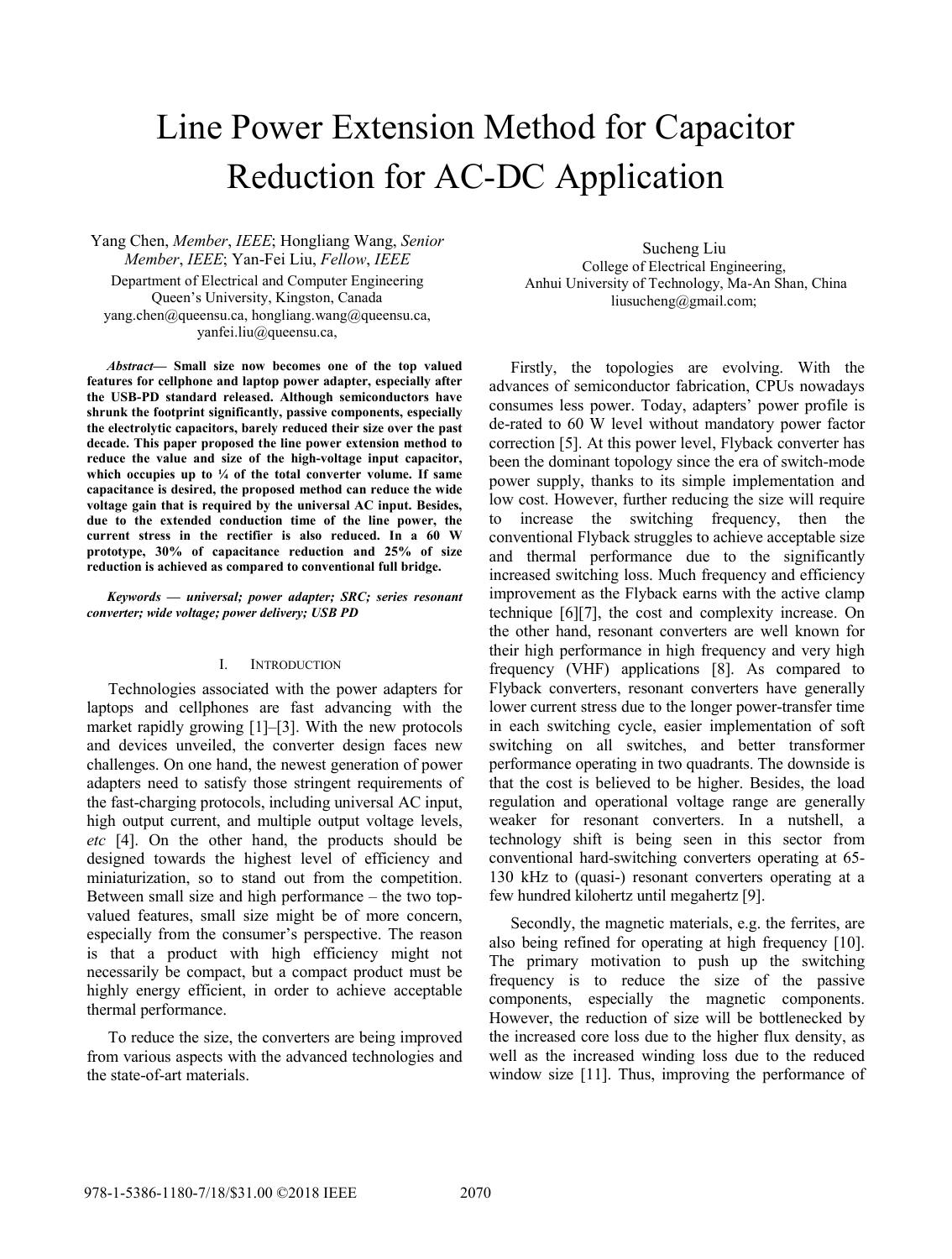the magnetic material at high frequency is essential to further reduce the converter size. It has been reported of the development and release of new materials optimized for megahertz operation and featured significantly reduced core loss per unit volume [12] [13]. Besides, planar transformers with PCB windings are gaining popularity in recent literatures and products [14]. With the windings printed on the board, the height of the magnetic components can be significantly reduced [15]. Moreover, the connection of the windings with other parts can be done on the board directly. Therefore, there is no need to solder the magnetic components, and the AC current loss at the soldering terminal is removed [16]-[18].

Thirdly, the power semiconductors are also getting prepared for the high frequency era. Besides the regular upgrade of silicon MOSFET, wide bandgap devices exemplified by the gallium nitride become commercially available at 650 V rating. Despite the technology is still under development, GaN HEMT is reported to achieve significantly lower output capacitance (Coss) enabling much faster switching transient, with similar conduction resistance (Rdson) to the best-in-class silicon MOSFET. Therefore, the die size of GaN HEMT can be much smaller for given current capability [19]. Besides, the packaging technique is also moving forward, which reduces the parasitics – one of the major obstacle for high frequency operation. New packages of MOSFETs provides source terminal with Kelvin connection that is dedicated for gate driving [20]. This way, the commonsource inductor can be eliminated to achieve faster switching transient with less ringings. Further, quite a few manufacturers now provide GaN HEMTs without bonding wires, and some even have the bridges [21] and the driving circuits [22] integrated in the same chip. These emerging packaging techniques are expected to bring about reduced parasitics and faster switching performance all within significantly smaller footprint.

With all these advanced technologies to shrink the footprint and profile of the semiconductors and magnetics, our power adapters today have reduced the size for more than 4 times as compared to years ago. However, examining the inside of the adapters, one cannot lose sight of the electrolytic capacitors, either at the input end for non-PFC applications or at the output end for PFC cases. These capacitors that used for AC power buffering has barely reduced the size since decades ago. In a modern adapter, these capacitors can take up to a quarter of the total volume. Thus, reducing this capacitor value and size can have significant influence on the converter size.



Fig. 1. Conventional full bridge rectifier without PFC

Today, with the development of USB Power Delivery, most power adapters are designed for 15 W-60 W [6]. At such power level, power factor correction is not mandatory [7]. Thus, full bridge plus a buffering capacitor as shown in Fig. 1 is often used to convert the 100-240 VAC input into DC voltage. Such configuration utilize the line power only before its peak value, which is easy to implement but not as desired. This paper focuses on reducing the value and size of the input electrolytic capacitor *Cin* by extending the AC powering time inside one line cycle. The capacitor energy is used only when the AC voltage is below the desired level. The capacitor discharging process is controlled by an auxiliary switch, while the charging is not influenced. This line power extension method can reduce the input capacitor value and size by 25% in the developed prototype at 60 W power. Alternatively, if the same capacitor is used, the DC bus voltage range is reduced as well as the current stress, from which the design of the following DC-DC converter can benefit. It is worth mentioning that the proposed method can be applied to all existing AC-DC solutions, including Flyback, resonant converters, *etc*.

#### II. CONVENTIONAL CAPACITOR BUFFERING

Fig. 2 shows the waveform of the conventional full bridge rectifier. In the middle, showing in red, is the absolute value of the AC line voltage. On the top, showing is blue, is the voltage on the input capacitor *Cin*, which is also the bus voltage for the following DC-DC converter.



Fig. 2. *Full bridge rectifier conduction waveform*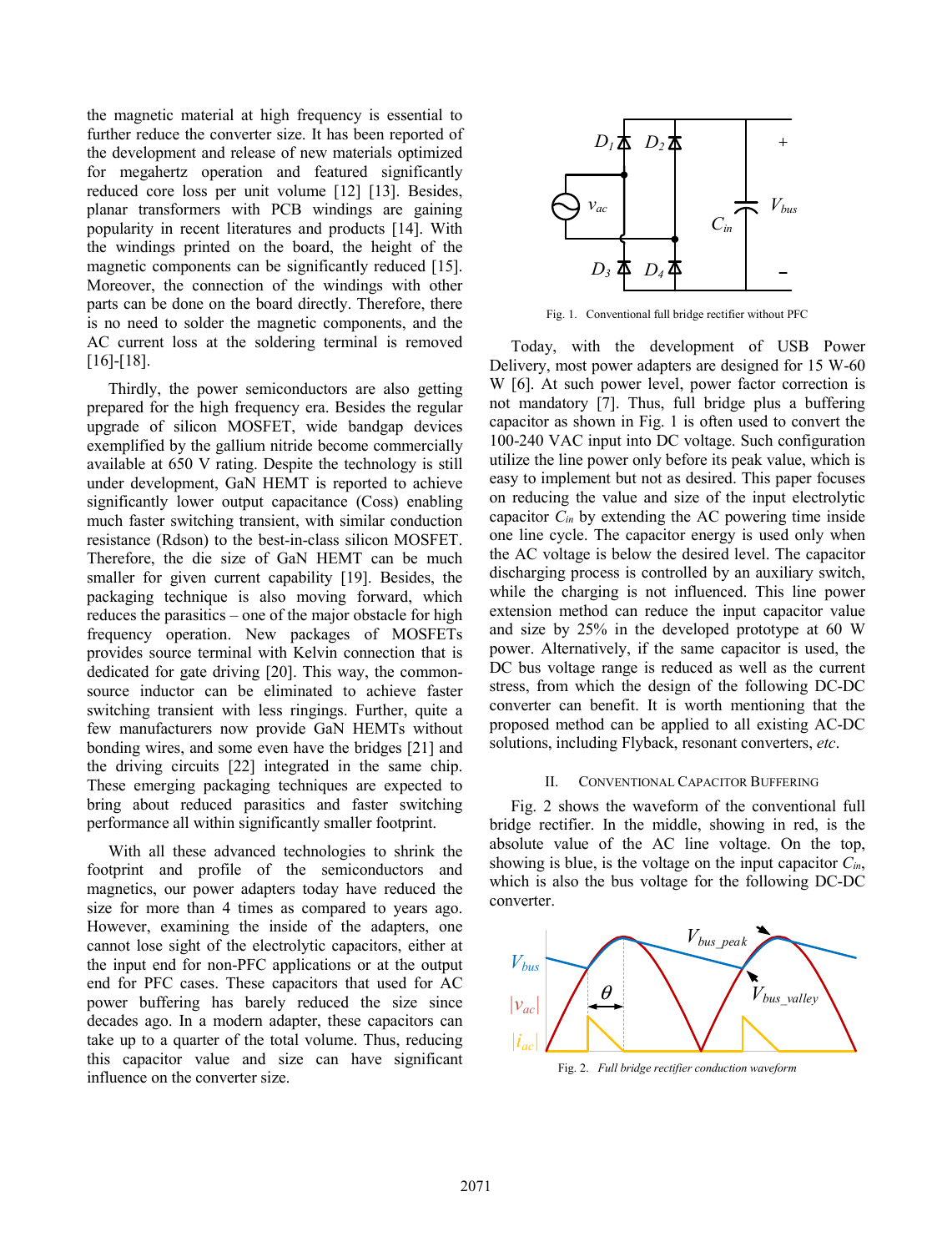When the *Vbus* is lower than the line voltage, the capacitor will be charged until the peak line voltage. After that, *Cin* will be discharged to power the load until its voltage is lower than the line again in the next half line cycle.

At given AC voltage, the relationship between  $V_{bus\ peak}$  and  $V_{bus\ value}$  is determined by (1), in which  $P_o$  is the output power and  $\Delta t$  is the discharging time of  $C_{in}$ .

$$
\frac{1}{2}C_{in}\left(V_{bus\_valley}^2 - V_{bus\_peak}^2\right) = P_o \cdot \Delta t \tag{1}
$$

Specifically, Δ*t* can be found in (2), in which *fline* is the AC line frequency.  $\theta$  is given in (3).

$$
\Delta t = \frac{\pi - \theta}{2\pi f_{line}} \tag{2}
$$

$$
\theta = \cos^{-1}\left(\frac{V_{bus\_valley}}{V_{bus\_peak}}\right) \tag{3}
$$

If the capacitor value is high enough so that the voltage drop is neglectable, then the capacitor discharging time is approximately 1/2 *fline*. Based on this assumption, the DC voltage range on a 100 µF capacitor for 60 W power at different AC voltages is calculated and shown in Fig. 3.



DC VOLTAGE ON 100UF CAPACITOR

*load power* 

For universal AC input from 100 – 240 VAC, the maximum *Cin* voltage, *Vbus\_max*, is well determined, despite the design.  $V_{bus\ max}$  equals to 340 V, which is the peak voltage at 240 VAC. On the other hand, the minimum  $C_{in}$  voltage,  $V_{bus,min}$ , is determined by the valley voltage point at 100 VAC. For certain power level,  $V_{bus,min}$  varies for different  $C_{in}$  values. In this case, with 60 W load and 100  $\mu$ F of  $C_{in}$ , the  $V_{bus,min}$  is 100 VDC, at which the converter has the maximum current stresses.

For 100 VAC, if the minimum DC voltage  $V_{bus,min}$  is chosen as 100 V, the conduction angle  $\theta$  (as shown in Fig. 2) is only 45° out of a half line cycle. Equivalently, the input capacitor provides the power for the rest 135° (75% of cycle period). It is noted that the AC line provides the power only before the peak voltage, even though after that the line voltage is still higher than the *Vbus\_min*. Thus, if the interval after the peak point till the  $V_{bus,min}$  can also be used, then the conduction angle  $\theta$  can be doubled. Effectively, the capacitor discharging time is reduced. Thus, the required capacitor value can be reduced to achieve the same  $V_{bus,min}$ . Alternatively, with the same capacitor value,  $V_{bus,min}$  can be increased. Then the voltage gain requirement for the following DC-DC stage will reduce, so does the current stress. This can be further interpreted into either efficiency improvement or size reduction.

# III. OPERATION PRINCIPLE OF THE LINE POWER EXTENSION **METHOD**

Fig. 4 shows the line power extension circuit, in which switch *S* is added to the conventional full bridge rectifier. *S* should be connected in such way that the current through the body diode will charge the capacitor *Cin*. Thus, despite of the state of *S*, *Cin* can always be charged when the line voltage is higher than the capacitor voltage. On the other hand, the capacitor can be discharged only when *S* is turned on.



Fig. 5 shows the key waveforms of the line power extension method.  $V_{bus}$  is the output voltage of the line power extension circuit, as well as the input voltage for the next DC-DC stage.  $|v_{ac}|$  is the absolute value of the AC input.  $i_{ac}$  is the AC input current.  $G_s$  is the gate signal of the switch *S*. The detailed operation in the positive half line cycle is shown in Fig. 6. The negative half cycle has similar operation.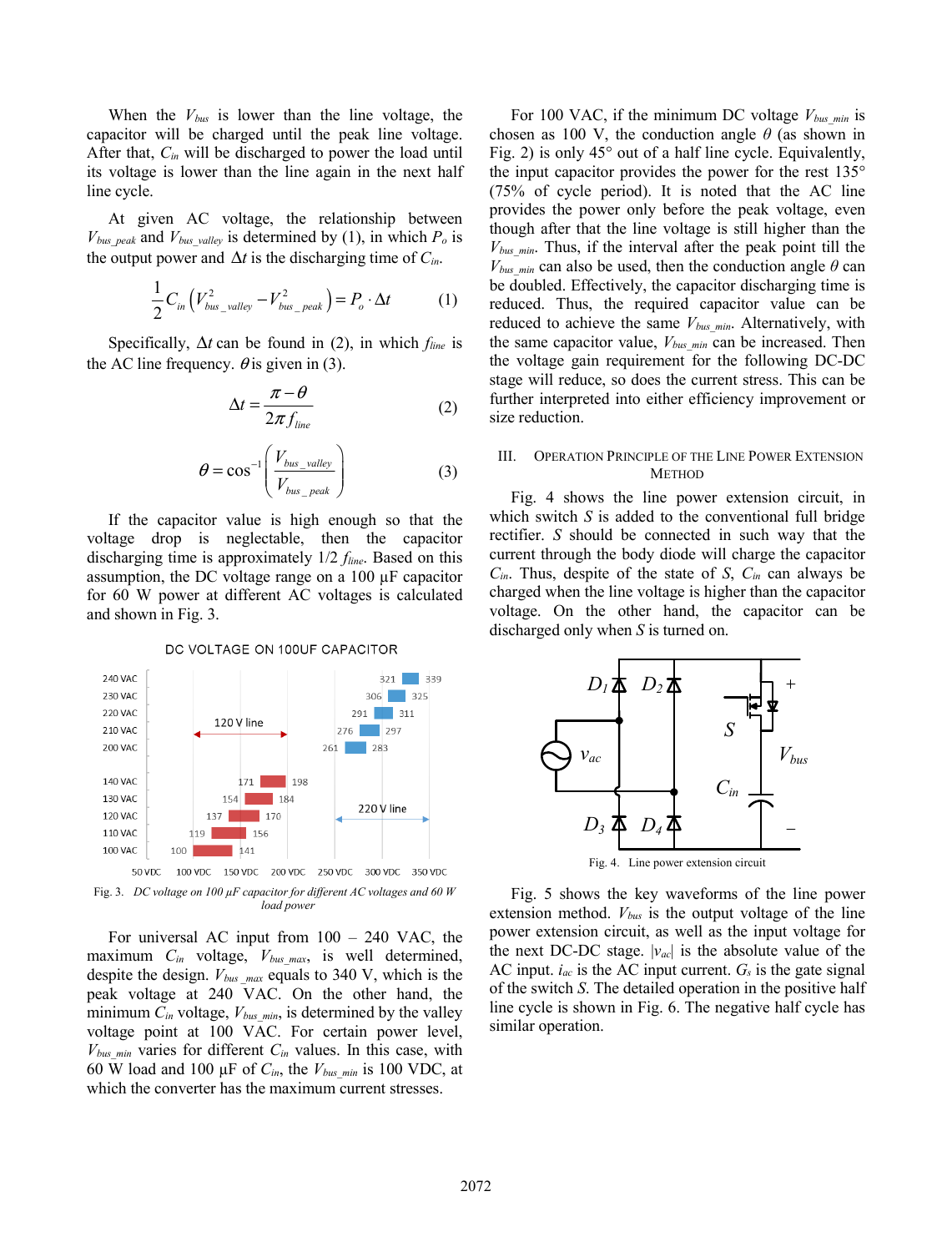

Fig. 5. Key waveform of line power extension



Fig. 6. Detailed operations of the positive half cycle

*State a [t<sub>0</sub>, t<sub>1</sub>]: D<sub>1</sub> and D<sub>4</sub> start to conduct at*  $t_0$ *, at* which time  $v_{ac}$  equals to  $V_{bus}$ . From  $t_0$  to  $t_1$ , the capacitor voltage will increase with *vac*. During this process, *S* is preferred to be turned on, in order to reduce the conduction loss. In ideal case, *S* should be turned off at *t1*, at which the capacitor voltage reaches the peak value. However, in practice, *S* can be turned off between  $t_0$  and *t1* to avoid fault operation. The capacitor can still be charged through body diode to the peak line voltage.

*State b [t<sub>1</sub>, t<sub>2</sub>]*: As *S* turns off at *t<sub>1</sub>*, the capacitor is disconnected from the load, thus the capacitor voltage will remain as the peak line voltage. The load is powered by the AC line directly during *t1* to *t2*, and the AC current equals to the AC voltage over the load resistor. Due to this extended conduction time of the line power, *iac* is lower than the conventional full bridge. During  $t_1$  to  $t_2$ , the body diode of *S* is reverse-biased. The peak voltage stress on *S* is reached at *t2*, whose value equals to *Vbus\_max*  $-V_{bus,min}$ . For the most part, the voltage stress is below 100 V.

*State c [t<sub>2</sub>, t<sub>3</sub>]:* After  $t_2$ ,  $v_{ac}$  reduces below the designed  $V_{bus,min}$ . *S* is turned on at  $t_2$ , so that the capacitor energy is used. As the capacitor voltage is maintained at the peak line voltage, *D1* and *D4* will be reverse-biased after *t2*. The capacitor voltage will reduce until equal to *vac*. In this case, the capacitor value is selected such that the minimum capacitor voltage at  $t_3$  is equal to the line voltage at  $t_2$ , both at  $V_{bus,min}$ .

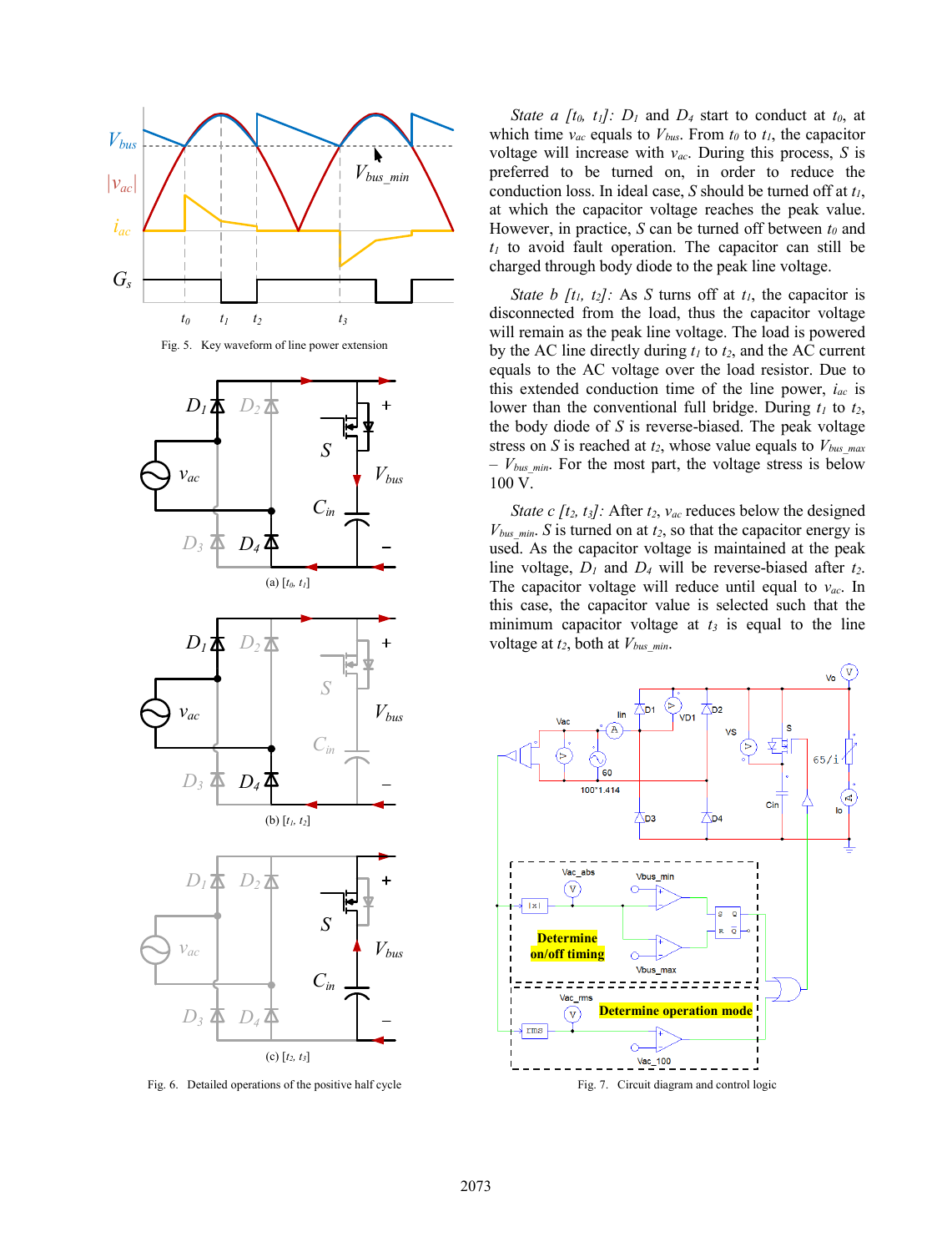# IV. CONTROL LOGIC

The circuit diagram and control logic are shown in Fig. 7. The lower box shown in Fig. 7 is used to determine the operation mode of the control circuit, *i.e.* if line power extension is needed. The line power extension control only takes effect when the AC voltage is low, *e.g.* 100 VAC. For normal operation at 120 VAC, the bus voltage should always be higher than the designed  $V_{bus,min}$ . Thus, there is no need to perform the control. The switch should remain as on, and the circuit is equivalent to the conventional full bridge rectifier.

The upper box is used to determine the on/off timing of the switch *S*. In ideal case, *S* should be turned off at the line peak, after which the line will power the load directly. The turn on timing of *S* is when the line voltage reduces to the designed  $V_{bus,min}$ . Since *S* is turned on lower voltage level and turned off at high level, there is no conflict on the timing, leading the entire control very straightforward.

#### V. PERFORMANCE COMPARISON

With the AC line provides more power, the capacitor does not need to store as much energy as that in the full bridge case. Thus, the capacitor value can be reduced while achieve same bus voltage range. Fig. 8 shows the simulation results of the required capacitance for both the line power extension method and conventional full bridge for different  $V_{bus,min}$  designs and 60 W load.

If the  $V_{bus,min}$  is designed at 50 V, then 37  $\mu$ F capacitance should be used for full bridge, while only 15 µF is needed with the line power extension. Thus, 59% of capacitor reduction can be achieved for 50 V design. The capacitor reduction ratio will reduce with the *Vbus\_min* increases, as the AC power conduction angle is reduced. In practice, a typical  $V_{bus,min}$  design is 90 V-100 V, at which  $1/3$  of capacitance can be saved with the line extension method.



If the same capacitance is used, then the  $V_{bus,min}$  can be increased to relieve the wide gain requirement for the following stage. Fig. 9 shows the comparison of the minimum bus voltage between the conventional full bridge and the line extension method for different *Cin* values. In some extreme case with a 39 µF capacitor used, then the  $V_{bus,min}$  for the full bridge is only 55 V, while that for the line power extension method is 86 V. Referring to the same *Vbus\_max* of 340 V, the normalized voltage gain requirement is reduced from 6.2 to 4. In other words, the gain requirement reduces to only 64% of that in the full bridge. With the applied *Cin* increases, the conduction angle reduces, thus the line power shows less significance.





In a practical case, if an  $82 \mu$ F capacitor is used, then the  $V_{bus,min}$  can be increased from 99 V in conventional full bridge to 108 V with the line power extension circuit, which is ~10% of improvement. In some topologies, *e.g.* series resonant converter, this 10% voltage improvement indicates the same amount of current stress reduction. Then, the conduction loss can be reduced to only 81%  $(= 0.9<sup>2</sup>)$  of the that in the full bridge case.





Loss comparison between full bridge and power extension Full Bridge Power Extension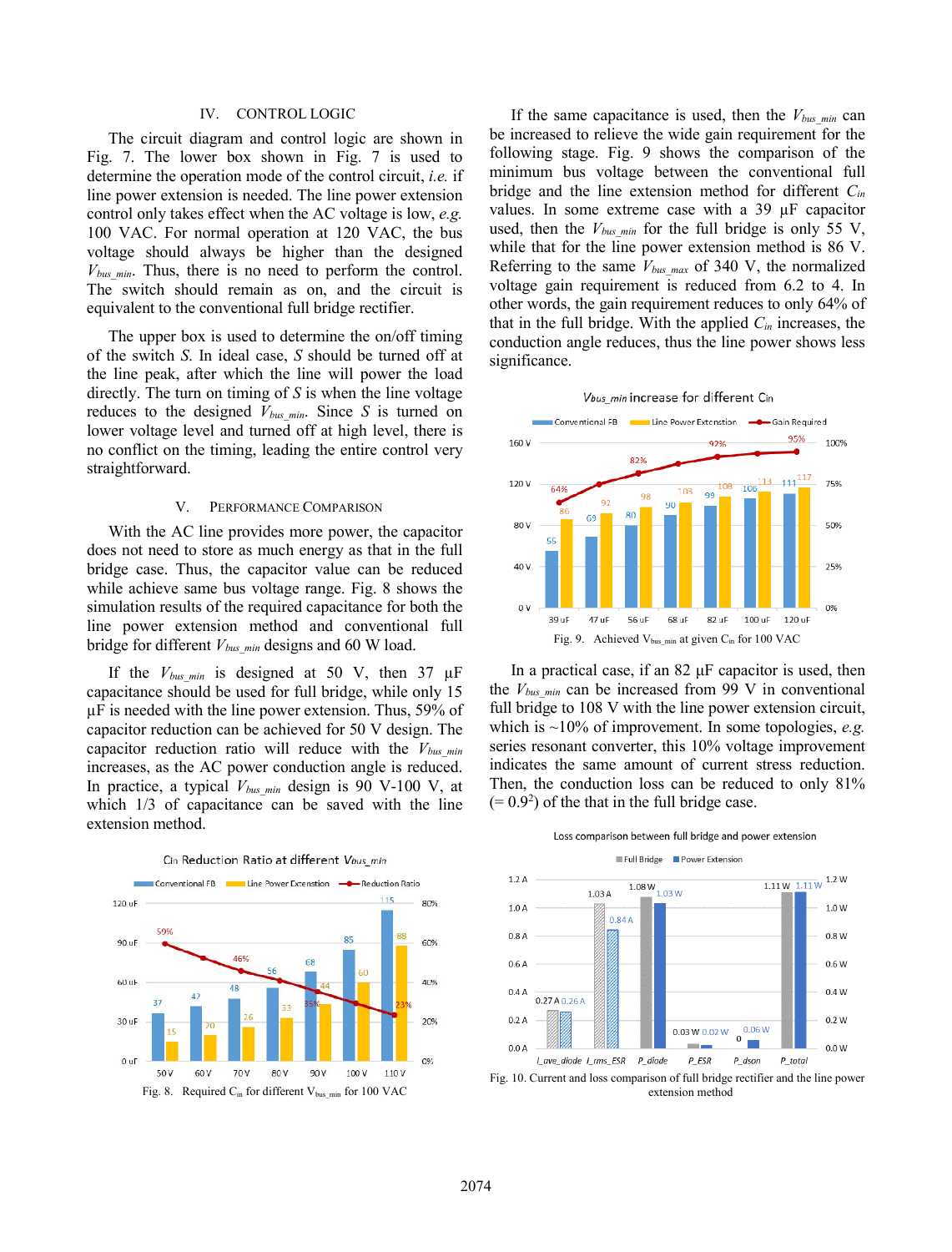Besides the significant current reduction for the following DC-DC converter, the current stress in the input rectifiers are also slightly reduced with the voltage improvement. Fig. 10 shows the current stress and loss comparison of full bridge rectifier and the line power extension method. The diode loss is calculated based on 0.95 V forward voltage drop (Part No. LB6S), while the MOSFET conduction loss *P\_dson* is calculated based on *Rdson* of 85 mOhms (Part No. STF43N60DM2). It can be observed that the diode bridge has significantly higher loss as compared to the additional switch. The extra loss created by the additional switch can be compensated by the reduced current stress in diode bridges, so that the total loss in this two configuration are same in this case. If the losses in the EMI filter is also considered, then the line extension circuit actually help reduced the total loss.

## VI. EXPERIMENT RESULTS

A 60 W prototype was built to verified the feasibility and demonstrate the advantages of the proposed line power extension circuit. The parameter design and the specifications are shown in Table I. Total 60 μF (56 μF electrolytic  $+4.7 \mu$ F ceramic) capacitance is needed to maintain the  $V_{bus,min}$  as 100 VDC for 100 VAC. As comparison, 85 μF (82 μF electrolytic + 3.3 μF ceramic) should be used to achieve same input voltage range.

Fig. 11 shows the size comparison of 56  $\mu$ F and 82  $\mu$ F electrolytic capacitors from United Chemi-Con PAG series. Both capacitor has the same diameter of 16 *mm*. The length of the 56 μF capacitor is 30 *mm*, while that of the 82 μF capacitor is 40 *mm*. Thus, a 25% size reduction is achieved with the line power extension circuit.

| Table I. | <b>SPECIFICATIONS OF LINE POWER EXTENSION METHOD</b> |
|----------|------------------------------------------------------|
|          |                                                      |

| <b>Input AC voltage</b>                            | $100VAC - 240VAC$                                   |
|----------------------------------------------------|-----------------------------------------------------|
| <b>Operation of</b><br><b>Line Power Extension</b> | $100$ VAC                                           |
| <b>Operation</b> as<br><b>Full Bridge</b>          | $110VAC - 240VAC$                                   |
| <b>Output Power</b>                                | 60 W                                                |
| Input capacitor $C_{in}$                           | $56 \mu$ F (electrolytic)<br>$+4.7 \mu F$ (ceramic) |
| Minimum Bus Voltage Vbus min                       | 100 VDC                                             |
| <b>Auxiliary MOSFET</b>                            | STF43N60DM2<br>(85mOhms)                            |
| <b>Diode Bridges</b>                               | LB6S (0.95V)                                        |
| Controller                                         | dsPIC33FJ06GS101A                                   |
| <b>Auxiliary MOSFET Driver</b>                     | <b>PC817</b>                                        |



Fig. 11. Capacitor size comparison of full bridge and line power extension method

Fig. 12 shows the waveform under 100 VAC input and 60 W load power. Channel 2 shown in blue is the bus voltage. The minimum value is controlled at 100 V. For 60 W load, the peak AC current stress is 3.6 A.



Fig. 13 shows the waveform under 100 VAC input and 30 W load power. Still, the minimum bus voltage is controlled at 100 V. With 30 W load, the capacitor voltage variation is smaller.